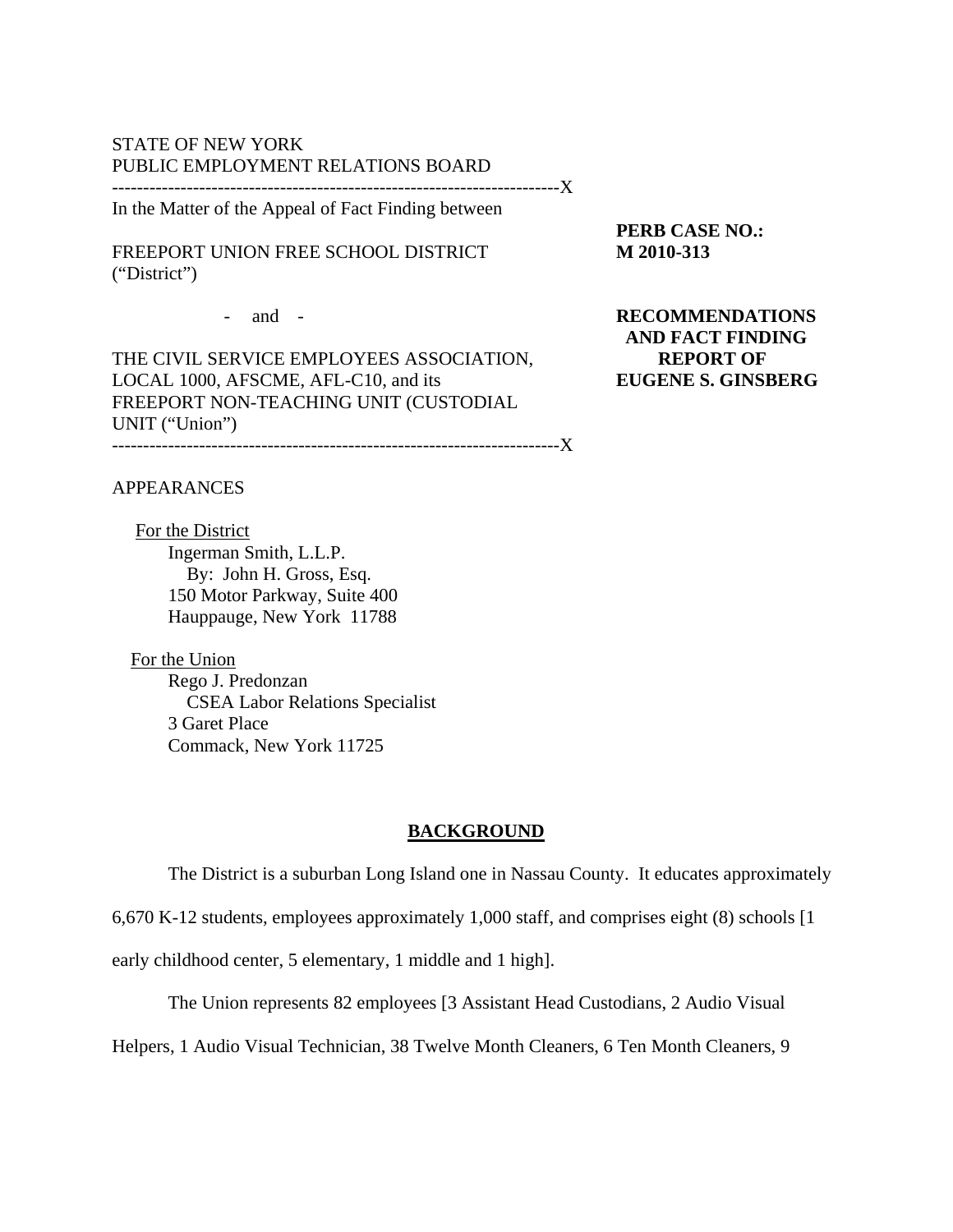Custodians, 5 Head Custodian I, 3 Head Custodian II, 9 Maintainers, 1 Grounds Supervisor, 4 Groundskeepers and 1 Messenger].

 A four year collective bargaining agreement expired June 30, 2010. Between April 12, 2010 and February 8, 2011, the date Impasse was declared, the parties met on approximately six occasions. A mediation session was held by a PERB mediator on May 25, 2011.

I was appointed as Fact Finder on July 18, 2011, pursuant to Sections 209 and 205.5(k) of the New York State Civil Service Law, Article 14 (Public Employees Fair Employment Act, "Taylor Law") to, in sum and substance inquire into the causes and circumstances of the dispute and after evidence submitted, make findings of the fact and recommendations to the parties for the resolution of the dispute.

 The parties timely submitted their respective post meeting submissions on January 6, 2012.

### **ISSUES**

#### 1. SALARY

- A. Union Proposal
	- A) Effective July 1, 2010 each salary schedule shall be increased by seven (7%) percent and employees shall be compensated in accordance therewith.
	- B) Effective July 1, 2011 each salary schedule shall be increased by seven (7%) percent and employees shall be compensated in accordance therewith.
	- C) Effective July 1, 2012 each salary schedule shall be increased by seven (7%) percent and employees shall be compensated in accordance therewith.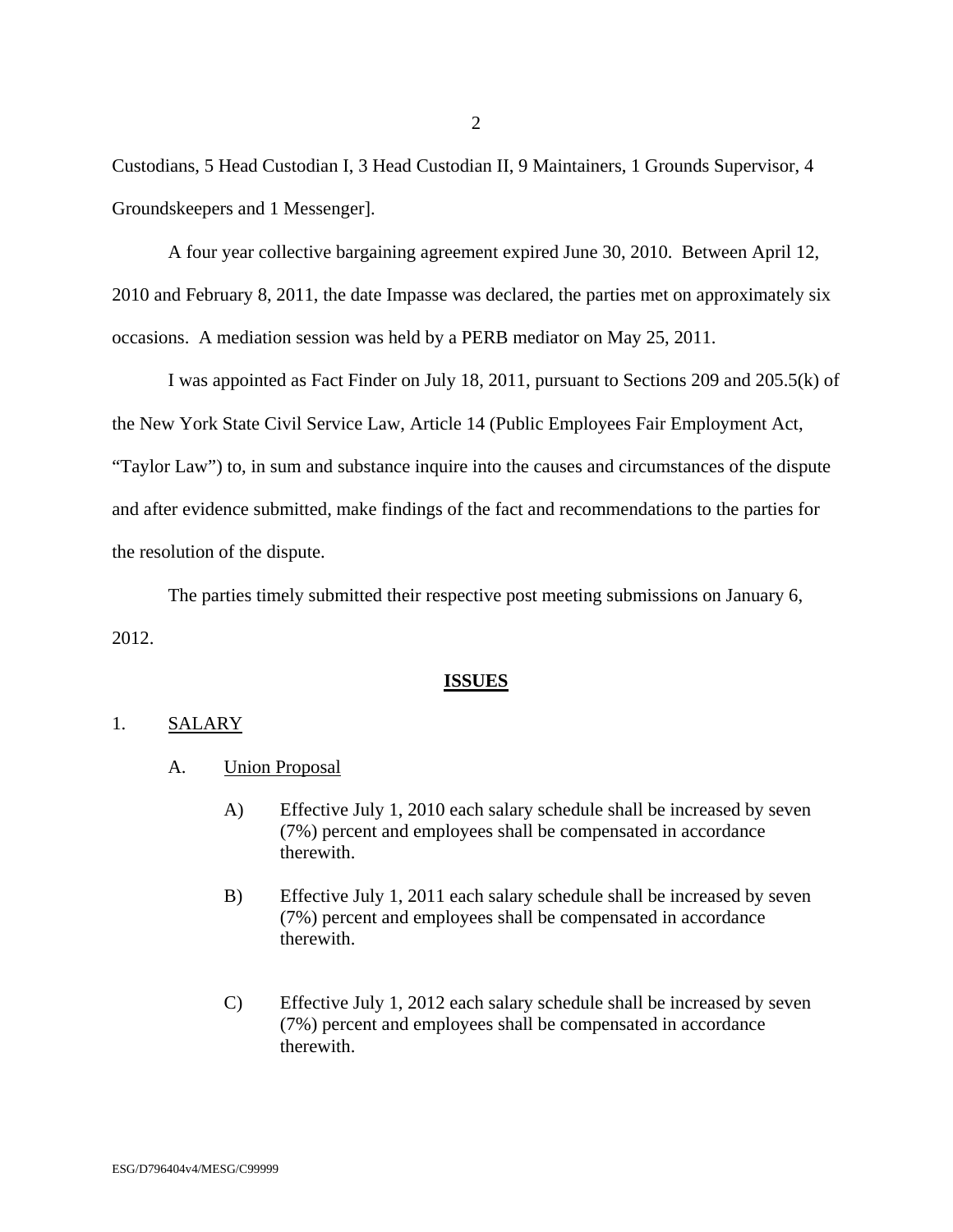D) Effective July 1, 2013 each salary schedule shall be increased by seven (7%) percent and employees shall be compensated in accordance therewith.

#### B. District Proposal

| 2010-2011 | $\sim$ $-$      | 2.0% retroactive to July 1, 2010, with full increment   |
|-----------|-----------------|---------------------------------------------------------|
| 2011-2012 | $\sim$ $-$      | 1.0% effective January 1, 2012, with full increment     |
| 2012-2013 | $\sim 10^{-10}$ | 1.5% effective July 1, 2012, with increment deferred to |
|           |                 | January 1, 2013                                         |
| 2013-2014 | $\sim$ $-$      | 1.5% effective July 1, 2013, with increment deferred to |
|           |                 | January 1, 2014                                         |

### C. District Position

The above salary proposal, which increases salary by 6% over four years, is the same salary proposal that was offered to, and recently accepted and ratified by the Freeport Educational Office Staff Association (the "clerical unit") in the fall of 2011. It also closely tracks the salary increases agreed to the District and the Freeport Teachers Association in 2010 . . .

Under the parties' prior labor agreement (2006-2010) that expired on June 30, 2010, unit members received a substantial percentage increase of 3.00% in each year of the 4 year contract. However, in view of the severe fiscal constraints now faced by the District, . . . the District is simply no longer in a position to pay significant salary increases to unit members in the amounts agreed to in years past.

#### D. Union Position

One need only refer to reports . . . to realize how desperately CSEA bargaining unit members need a wage increase. . . consider the increase in the cost of living incurred since July 1, 2009. According to the Consumer Price Index as issued by the U.S. Department of Labor, the increase in the cost of living for the New York Metropolitan Area (Urban Wage Earners and Clerical Workers) measured from 7/1/09 to 7/1/11 was 5.6%. This same index shows an increase of 3.78% when measured from 7/1/10 to 7/1/11 . . . However CSEA submits that these figures are an underestimation and do not reflect the actual increase in the cost of living as incurred by CSEA members.

\* \* \*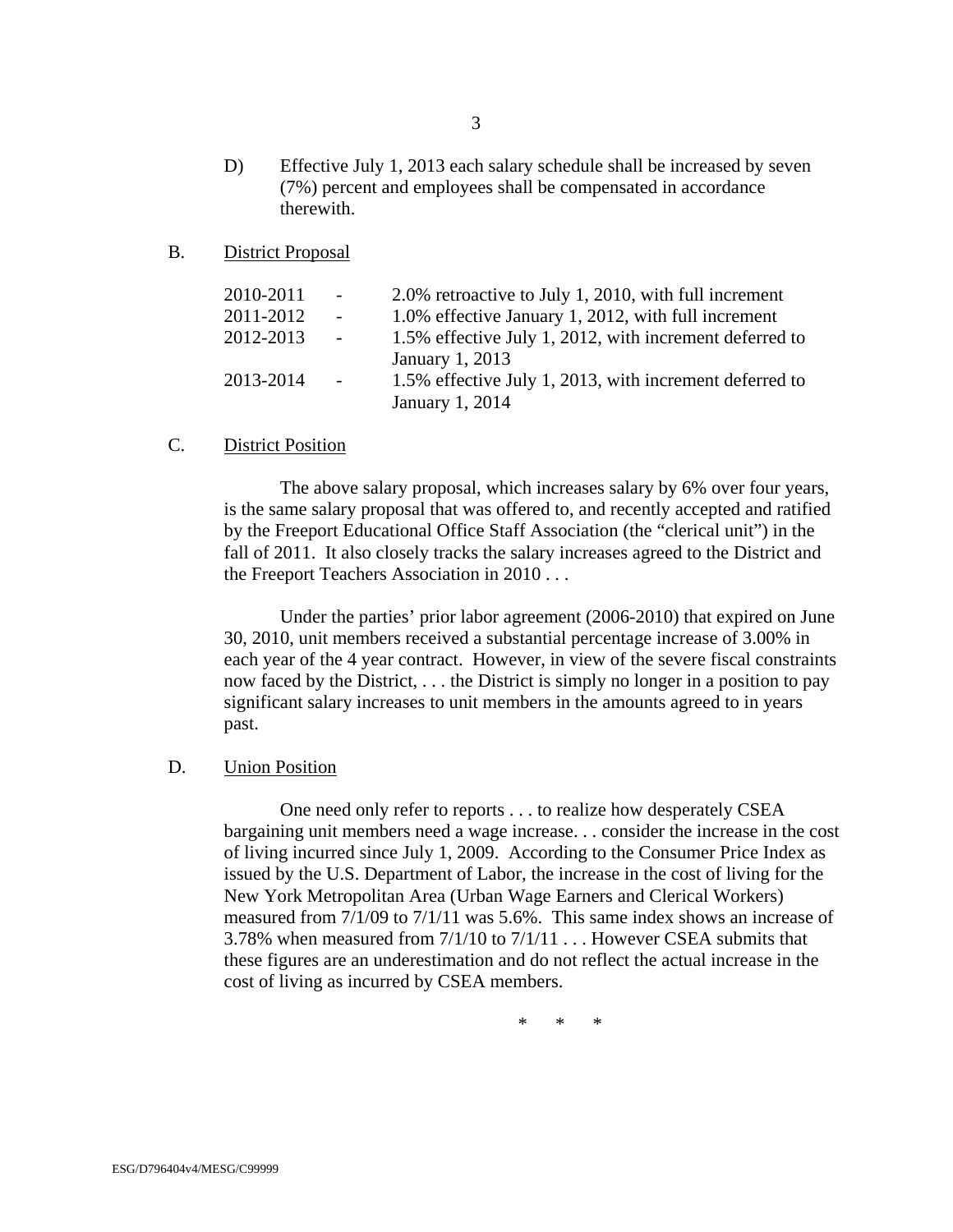The cost of regular gasoline on Long Island went from an average cost of just under \$2.77 per gallon in July of 2009 to over \$3.80 per gallon in July 2011. This represents an increase of \$1.03 per gallon.

\* \* \*

the average cost of home heating oil in Nassau and Suffolk Counties went from \$2.56 per gallon in April of 2009 to \$3.16 per gallon in April of 2010. This is a sixty (\$.60) cents per gallon increase or an increase of upwards of twenty-three (23%) in home heating oil. . . the cost of natural gas increased over 18% from June of 2009 to June 2010.

\* \* \*

 In other words based on the increased cost of fuel alone Freeport UFSD Buildings and Grounds employees have suffered a minimum of a 2.9% percent decrease in expendable income.

\* \* \*

Freeport UFSD does not maintain competitive salaries when compared to other similarly situated school district employers. In other words the salaries that Freeport UFSD pays it Buildings and Grounds employees fail to reflect "market rate" when compared to the salary paid to other Nassau County Buildings and Grounds employees in identical titles with identical qualification standards and job responsibilities.

\* \* \*

 The preceding statistics make a clear and convincing case as to why CSEA's wage demand of seven (7%) percent plus Step per year should be granted without modification.

#### 2. LONGEVITY

A. Union Proposal

After 10 years of service \$1000 per year

After 15 years of service an additional \$1000 per year After 20 years of service an additional \$1000 per year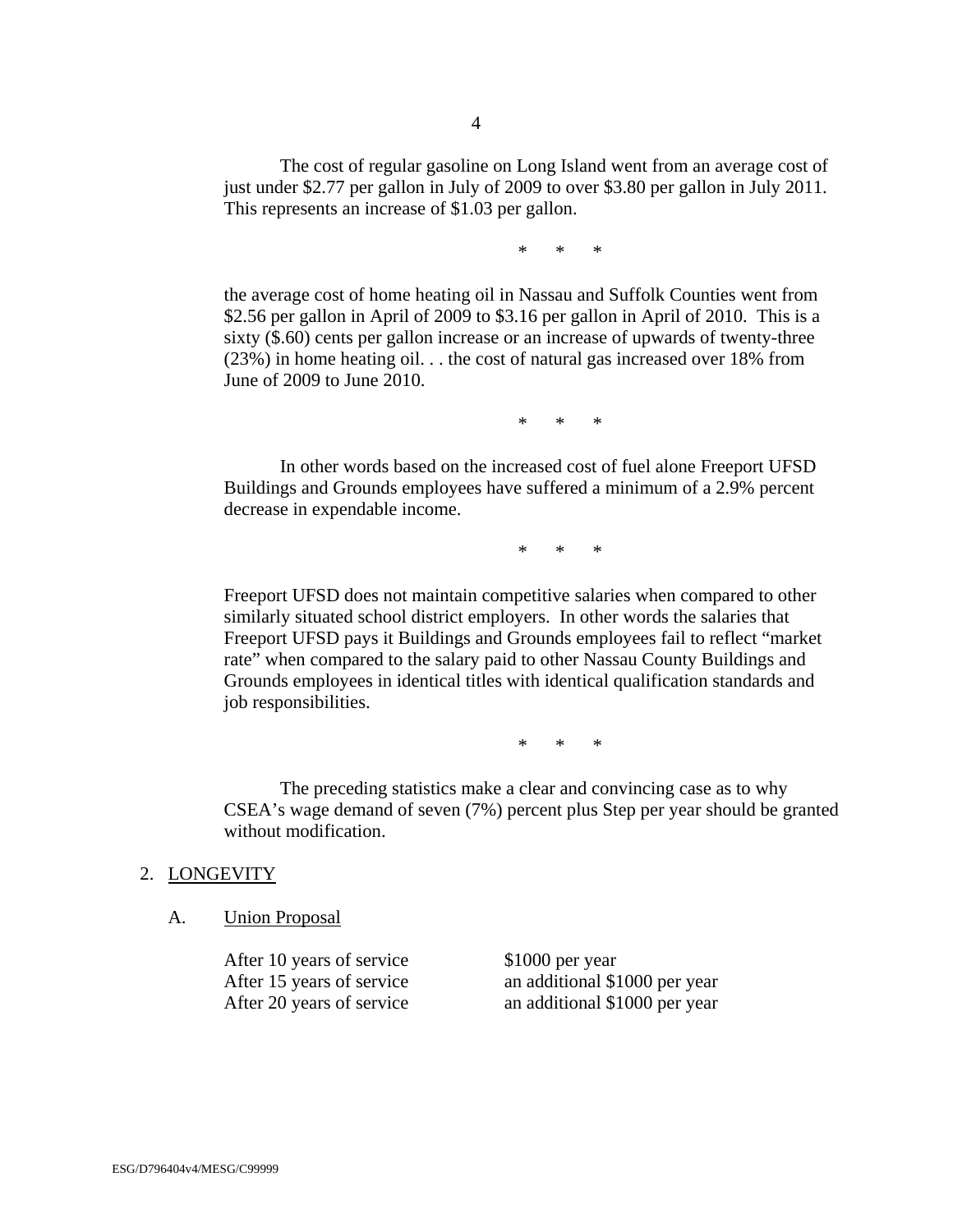#### B. District Response

Rejected "because it simply cannot afford to implement it in this economic climate."

### C. Expired Contract Provision

After 15 years of service \$750 per year After 20 years of service an additional \$750 per year

### D. Union Position

Longevity demand is based upon the following four (4) premises:

- 1. The current longevity amounts have not been increased since 7/1/06 and have therefore been eroded in value since that time due to inflation and the escalation of the cost of living.
- 2. Similarly situated custodial unit employees employed in the surrounding seven (7) Districts receive greater longevity amounts then provided to Freeport Custodial Unit. . . The average total longevity paid by the surrounding seven (7) Districts is \$3229. Five (5) of the seven (7) surrounding Districts pay longevity commencing after ten (10) years of service. Freeport pays a total of \$1500 longevity and the first longevity payment occurs after fifteen (15) years of service.
- 3. Longevity is a vehicle through which a reward for long term service can be achieved without encountering the expense of a general salary scheduled increase. Since the majority of the custodial unit employees are under paid when compared to their counterparts in surrounding Districts, a longevity increase would help to remedy this situation at minimal cost.
- 4. The Freeport UFSD has maintained its clerical employees, who are represented by a union other then CSEA, at a relatively higher rate of comparable compensation then that which they provide to the CSEA Custodial Bargaining Unit personnel. Yet, the Freeport District provides its clerical employees with greater longevity payments then provided to custodial unit personnel. Freeport provides its clerical unit personnel with at total a \$4700 longevity and commences payment of clerical longevity after ten (10) years of service.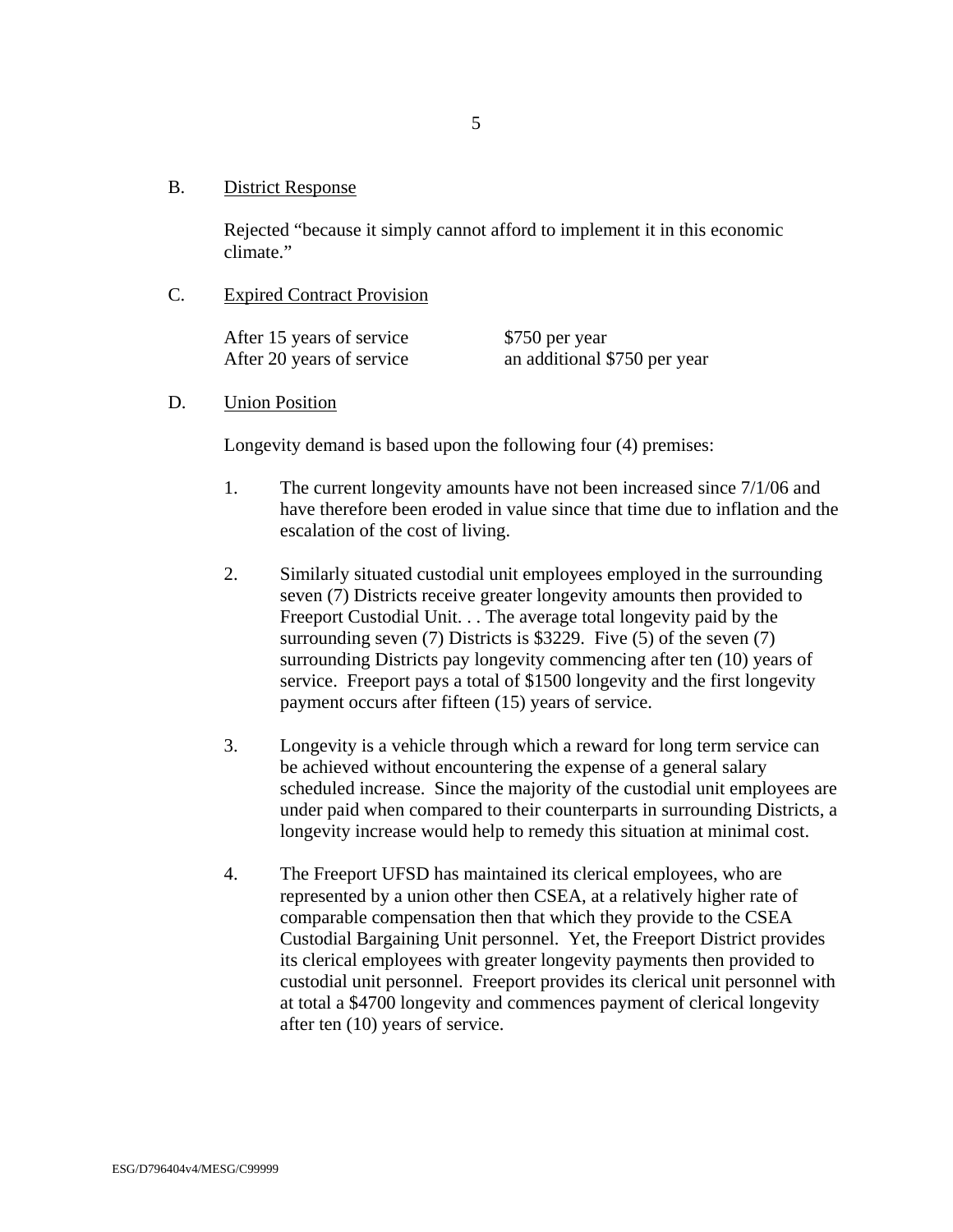#### E. District Position

In support of its longevity proposal, the Union argues that as part of the District's settlement with the clerical unit, in addition to a general wage increase, the District agreed to pay one-time cash awards in the amount of \$350.00 in the 2010-11, 2012-13, and 2013-2014 contract years to members of the clerical unit whose salary exceeds to maximum of their salary range. In view of the one-time cash awards paid to members of the clerical unit, the CSEA custodial unit argues that its members should be entitled to the additional longevity proposed.

 This argument advanced by the Union in support of its longevity proposal is completely flawed and should not be given any weight. The Union and the clerical unit are paid pursuant to two entirely different payment systems, with the CSEA custodial unit clearly having a more advantageous system of payment in place. Unlike the clerical unit, all members of the CSEA custodial unit are paid pursuant to a salary schedule consisting of a minimum of 18 steps, with generous incremental payments between certain steps on the salary schedules. For example, increment for Maintainers ranges as high as 4.1% and increment for Groundkeepers ranges as high as 4.8%. Head Custodians similarly receive high increments at certain steps, and increment for Technicians ranges as high as 5.2% at certain steps on the schedule. Similar increments are paid to other titles in the unit. . .

 On the other hand, members of the clerical unit are paid in accordance with contractually established ranges, with smaller incremental increases ranging from \$355 to \$850 depending on the employee's position in the unit. . .

 Further, the District rejects the Union's longevity proposal because it simply cannot afford to implement it in this economic climate.

### 3. HEALTH INSURANCE

A. Union Proposal

(E)mployees of the Custodial Bargaining Unit be offered identical health insurance benefits, (one hundred [100%] percent paid) as are currently enjoyed by District management.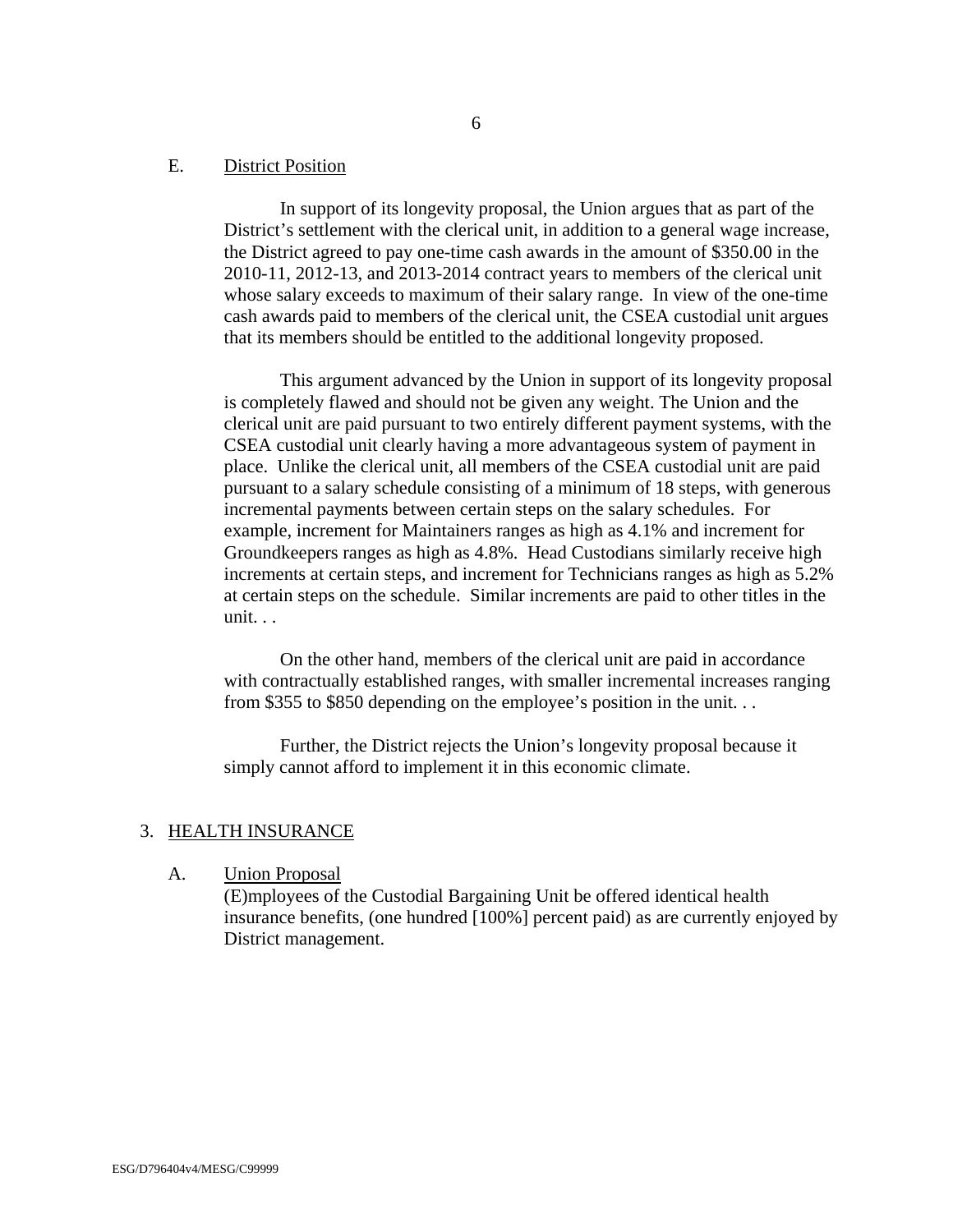#### B. Expired Contract Provision

. . . employees will contribute fifteen (15%) percent of the annual premium for family coverage and seventeen (17%) percent of the annual premium for individual coverage.

C. District Proposal 20% for family and individual coverage.

### D. District Position

The current cost of providing health insurance to the District is \$18,753 for family coverage, and \$8,553 for individual coverage. In the 2011 calendar year, net premium increases to employers for the Empire Plan amounted to approximately 13.5%. With respect to 2012, NYSHIP had initially projected a 13.7% increase in net premiums; however, NYSHIP was able to apply an available surplus to reduce the net premium increase for employers to 2.7%. Nonetheless, health insurance costs and premiums have increased on average 9% to 10% annually, and are expected to continue to rise next year by over 6%.

### Contributions from Other Bargaining Units

 Members of the Freeport Teachers Association currently contribute 19% towards the cost of both family and individual coverage. Effective June 30, 2013 and thereafter, all unit members will be required to contribute 20% towards the cost of family and individual coverage pursuant to their labor contract.

 Administrators in the Freeport School Administrators Association are currently obligated to contribute 18% toward the cost of both family and individual coverage for the period July 1, 2010 through June 30, 2012. Effective June 1, 2012, (sic) employee contributions will increase to 19%, and effective June 30, 2014 and thereafter, all members of the Administrators Association will be contributing 20%.

 Similarly, during the District's most recent contract negotiations with the clerical unit, the Freeport Education Office Staff Association agreed to increase employee contribution to 20% for all new hires.

 Almost all bargaining units in the District have agreed to increase employee contributions for the cost of health insurance to 20% before the expiration of their respective labor agreements now in effect. The District's proposal to increase employee contribution to 20% has been consistent across the Board, has been accepted by almost all other units, and is a necessity.

 $*$  \*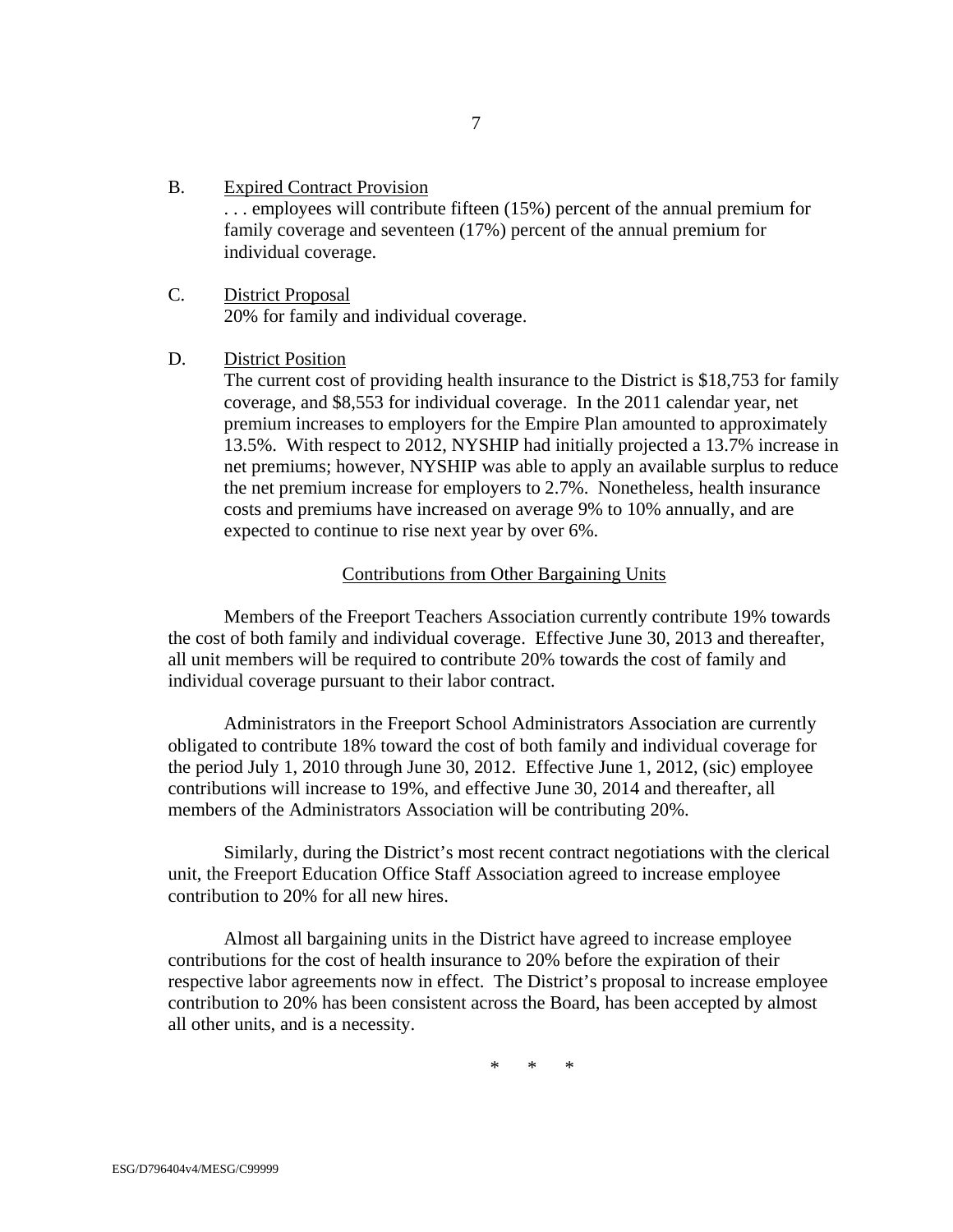All of the proposals advanced by the Union in negotiations respecting health insurance for active employees and retirees run completely counter to the District's health insurance proposals in that they would result in an increase in the level of benefits currently made available under the parties' contract and a substantial increase in health insurance costs for the District. In view of the rising costs of health insurance benefits to the District, the District must reject the Union's proposed modifications to Section 6.8 of the contract.

#### Union Position

 Currently the Freeport Union Free District provides its Superintendent and Assistant Superintendent with one hundred (100%) percent paid health insurance coverage.

\* \* \*

 During negotiations the District informed CSEA that the annual cost of family health insurance coverage increased thirteen (13%) percent from \$15,971 per employee to \$18,047. This represents a \$2,076 total increase in annual premium for member family coverage. CSEA members endured fifteen (15%) percent (\$311) of this increase. This represents 7/10% of the average bargaining unit member's salary of \$44,439. In times like these of escalating expenses (costs) the loss of 7/10% of salary in an income bracket averaging \$44,439 per year is devastating.

 $*$   $*$ 

 . . . the surrounding Districts offer the corresponding payments towards health insurance coverage:

Average District contribution toward individual coverage  $= 87.5\%$ Average District contribution toward family coverage = 85.25%

 Out of thirty-four (34) Districts reporting County-wide the average amount that District's contribute toward the cost of health insurance coverage is:

> 85.6% Individual Coverage 85% Family Coverage

#### 4. CAR ALLOWANCE

A. Union Proposal Increase by \$250 per year.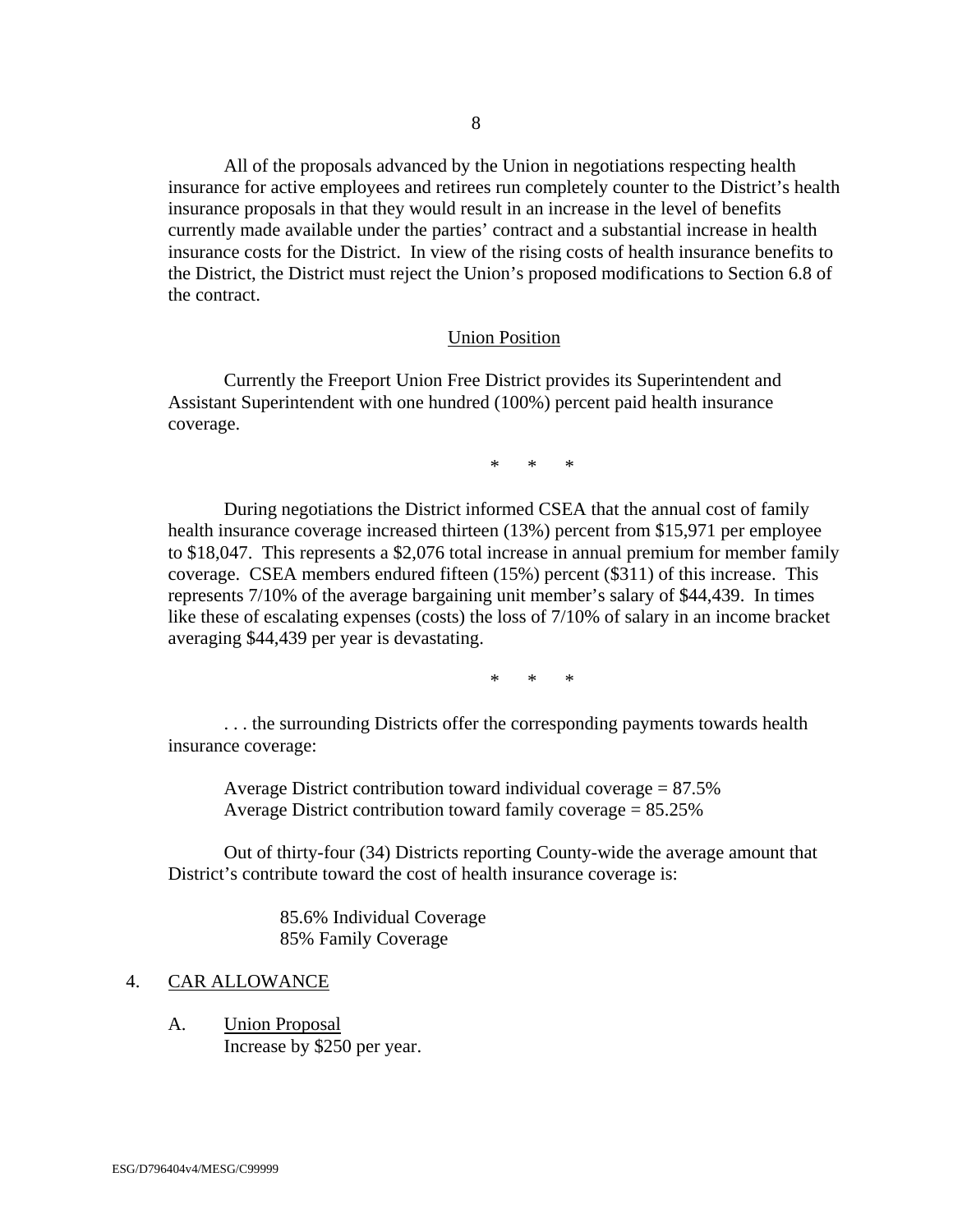B. Expired Contract Provision

Maintenance personnel will receive a car allowance of \$1,750.00 per year. Workers may carry hand tools, small equipment/supplies in their own vehicles.

C. District Position District . . . cannot afford in view of the financial circumstances now in existence.

### D. Union Position

The . . . (\$1750) has been in effect since 7/1/06. It is obvious that the cost of operating an automobile has increases (sic) over the past four (4) years. The cost of gasoline alone has increased by \$1.03 per gallon . . . from July of 2009 to July 2011. Obviously the cost of vehicle labor rates for mechanical repairs, and the costs of parts have also increased. It is highly unlikely that these costs will stop increasing in future years.

Since the seven (7) Maintenance personnel and three (3) AV Tech's are required to utilize their vehicles in the performance of their duties, it is unjust that they bear the full burden of increased operating costs. CSEA's proposal would cost the District an additional \$2500 per year and would provide some relief to employees who utilize their personal vehicle for District business. \$2500 represents less than  $7/100^{th}$  of 1% of the 2009 yearly payroll of \$3,643.985.

### 5. OPTICAL (VISION)

### A. Union Proposal Monthly District contribution increased by \$1 per year.

- B. Expired Contract Provision The District shall contribute monthly \$6.42 on behalf of all unit members to the CSEA EBF Vision Plan. Under no circumstances shall the District's contribution exceed \$6.50 monthly.
- C. Union Position

The cost of optical insurance is as follows:

... Effective 7/1/10-monthly individual rate  $=$  \$11.92 / monthly family rate  $=$ \$32.33.

... Effective 7/1/11-monthly individual rate =  $$12.16 / monthly family rate =$ \$32.98.

Currently the employee pays forty-seven (47%) of the cost of individual optical coverage and eighty (80%) of the cost of family coverage. If the District's rate of contribution was increased by one dollar per month per employee per year the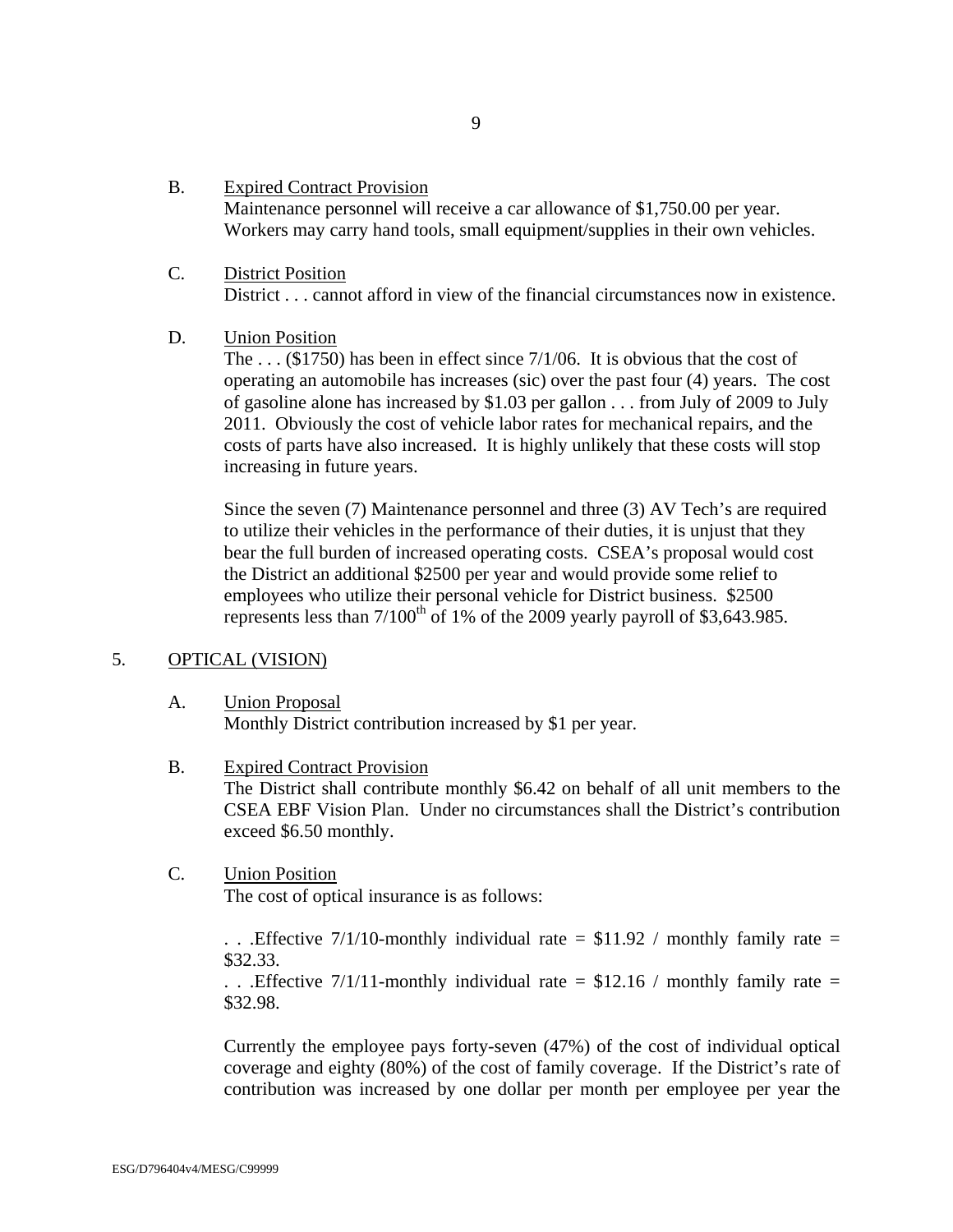amount of increased District contribution toward optical insurance would be less than \$1000 per year (\$984). Compared to the total unit payroll of \$3,643,985 this increase represents under  $3/100^{th}$  of 1%.

D. District Position District . . . cannot afford in view of the financial circumstances now in existence.

### **6.** UNIFORMS

A. District Position on Union Proposal

The Union has proposed that in addition to the current uniform policy, employees shall have the option of selecting needed uniform items of equal value to those currently offered by the District. The Union additionally proposes that the District be required to replace uniforms that are damaged in service.

The District will agree to the creation of a joint committee to consider the issues raised in the Union's proposal relative to uniforms.

### 7. NOTIFICATION OF VACATION

A. District Proposal and Position

The District proposed to modify Section 6.2 of the contract to provide that (1) all summer vacations must be requested prior to May  $30<sup>th</sup>$  of the school year; (2) that all such requests must be in writing, signed by the unit member's direct supervisor and submitted at least one week prior to the requested time off; and (3) that all vacation time requests will be approved so as not to jeopardize the operation of the school buildings.

Currently the contract is lacking any type of meaningful notice provision, and the absence of such a provision has created a practice that is simply unworkable for the District. The District has experienced difficulties in the past accommodating employee requests, while at the same time ensuring that buildings are properly staffed. The above proposed modification to the parties' contract is essential to ensure the proper operation of the District's eight school buildings.

### 8. PAYMENT FOR WAIVER OF HEALTH INSURANCE COVERAGE PROPOSAL BY DISTRICT AND ITS POSITION

The District has proposed to incorporate into the parties' contract a flat dollar payment in the amount of \$1,000 for all new employees who waive health insurance coverage; and a reduction to 40% for the waiver of coverage for existing employees.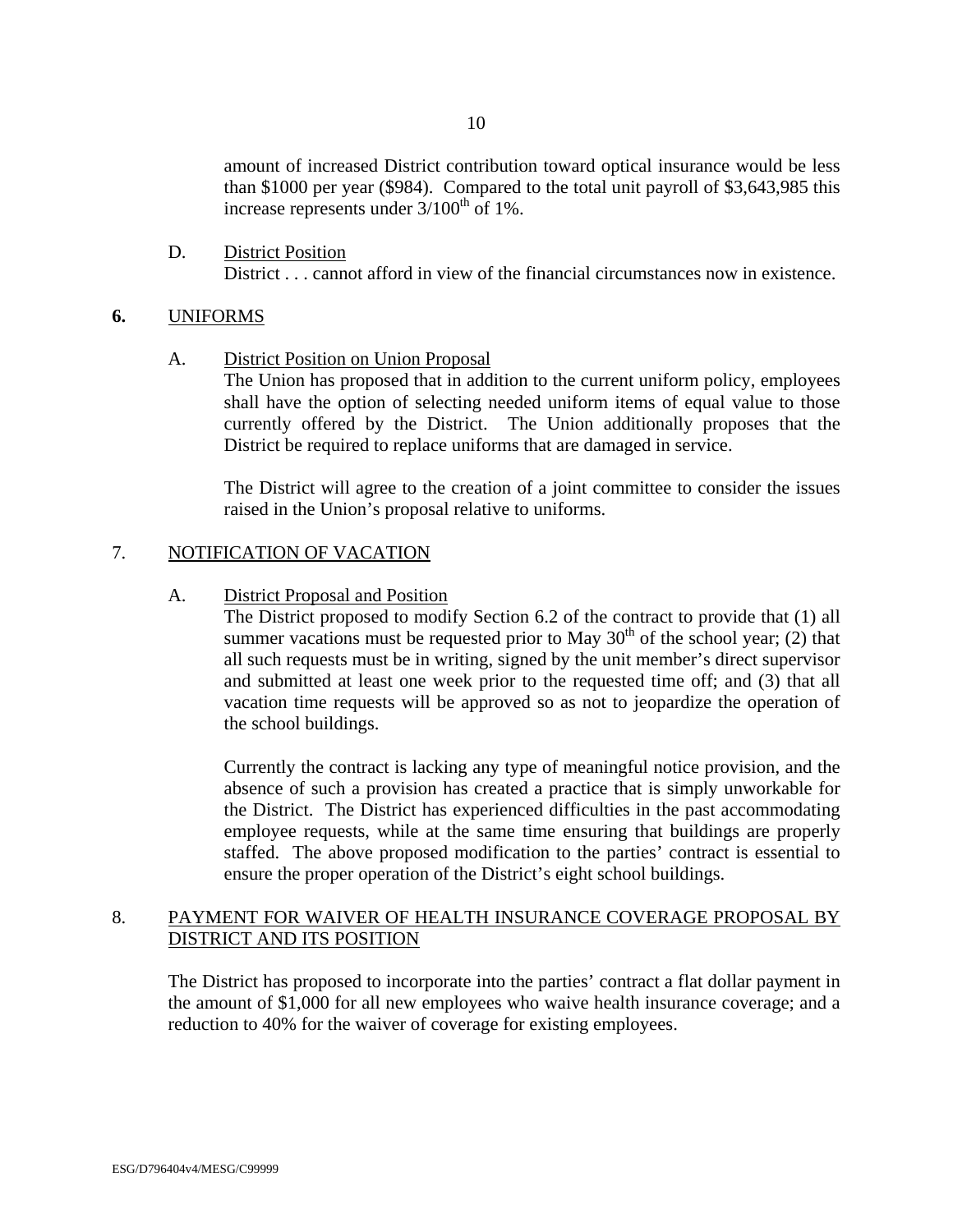#### Waiver Payments to Other Bargaining Units

In the District's most recent contract negotiations with the clerical unit, the Freeport School Administrators Association, and the Freeport Teachers Association, the units agreed to a reduction in the percentage of the District's annual contribution payable to existing employees for the waiver of coverage, and for new employees, the payment of a flat dollar amount (in lieu of a percentage of the District's yearly contribution) for the waiver of coverage. The District is demanding a similar concession from the Union with respect to the waiver of coverage.

### Union Rebuttal of District Proposals

The highest paid District employees, those who can best afford to contribute toward health insurance costs, receive 100% fully paid health insurance benefits (Superintendent of School and Assistant Superintendent). They do not contribute toward the cost of their health insurance and they obviously have not incurred an increase in their rate of contribution.

This process of giving up or taking away in order to obtain a deserved wage increase ignores the concept of comparability and employee need, while altering the historic nature of the employee/employer relationship. In fact, it is likened to paying for one's own raise. In so called "belt tightening" times like these, when the cost of necessities increases, the reduction of hard fought for money related benefits is certainly not conducive toward the enhancement of employee welfare. Moreover, in light of the fact that the current contractual language regarding health insurance costs provides that as the cost of health insurance increases employees will automatically share in the increase of costs . . . the District's position seeks to reduce the percentage of its share of contribution toward the cost of health insurance while increasing the employee percentage rate of contribution. The acceptance of this District position would result in increased employee dollar contributions even if the cost of health insurance remained constant.

Similarly the acceptance of the majority of District proposals (delete double time for holiday work, reduce the number of holidays, reduce the number of vacation days, reduce the percentage of payment for unused sick leave applicable to certain years of service) would result in a reduction of the employees long standing compensation package without demonstrated need. In other words the Freeport Union Free School District has in a scatter gun approach asked for "give backs" without proving that they are needed. Consider the following: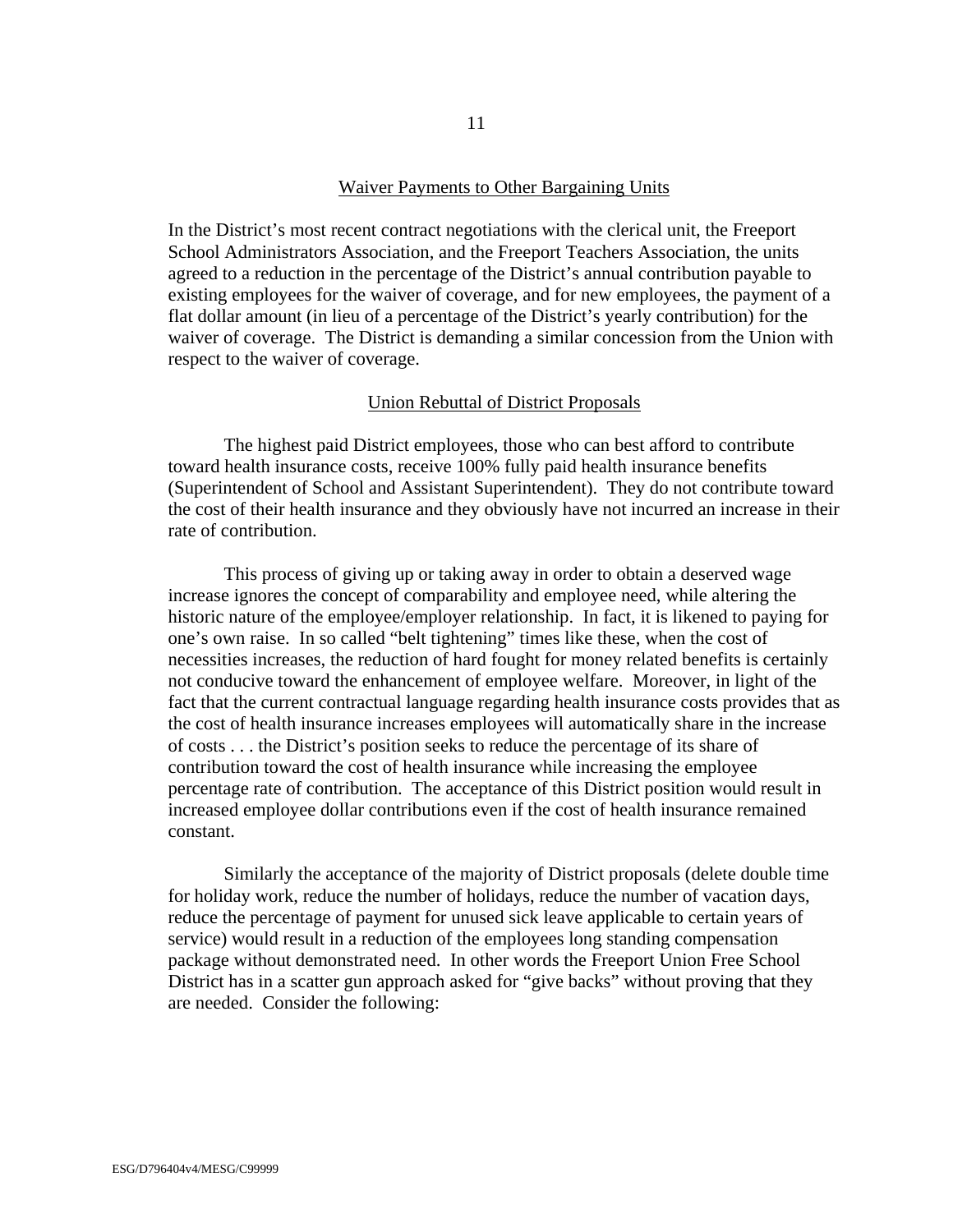### **NET ASSETS**

Net assets, the difference between the School District's assets and liabilities, is one way to measure the School District's financial health or position. Over time, increases or decreases in the School District's net assets are an indicator of whether its financial position is improving or deteriorating, respectively.

\* \* \*

(F)or fiscal years ended June 30, 2009 and to June 30, 2010 . . . the districts net assets increased 1.6% or \$607,311 . . .

### **GENERAL FUND**

A school district's general fund is their primary operating fund. The general fund is used to account for all transactions that are not required to be accounted for in another fund.

#### **2009-Review of Actual & Budgeted Revenues & Expenditures . . .**

Freeport UFSD received . . . more in revenue than they budgeted . . . The district spent . . . less than they budgeted . . . Freeport UFSD ended the year with a . . . surplus prior to making a . . . net transfer out of the General fund. The cumulative effect of these transactions increased their fund balance . . . or a 13.2% increase over the 2009 General Fund balance.

#### **2010-Review of Actual & Budgeted Revenues & Expenditures. . .**

Freeport UFSD received . . . more in revenue than they budgeted . . . The district spent . . . less than they budgeted . . . Freeport UFSD ended the year with a . . . surplus prior to making a . . . net transfer out of the General fund. The cumulative effect of these transactions increased their fund balance . . . This represents a 15.25% increase over the 2009 General Fund balance.

#### **Fund Balance. . .**

A fund balance is the balance remaining in a fund after liabilities have been subtracted from assets and is divided into reserved, unreserved-designated, and unreservedundesignated. Restrictions and reserves represent funds that have been legally segregated for a specific use or are otherwise unavailable for appropriations . . . The unreserveddesignated portion of fund balance represents tentative management plans that are subject to change. Unreserved-undesignated fund balance represents the portion of fund balance available for spending.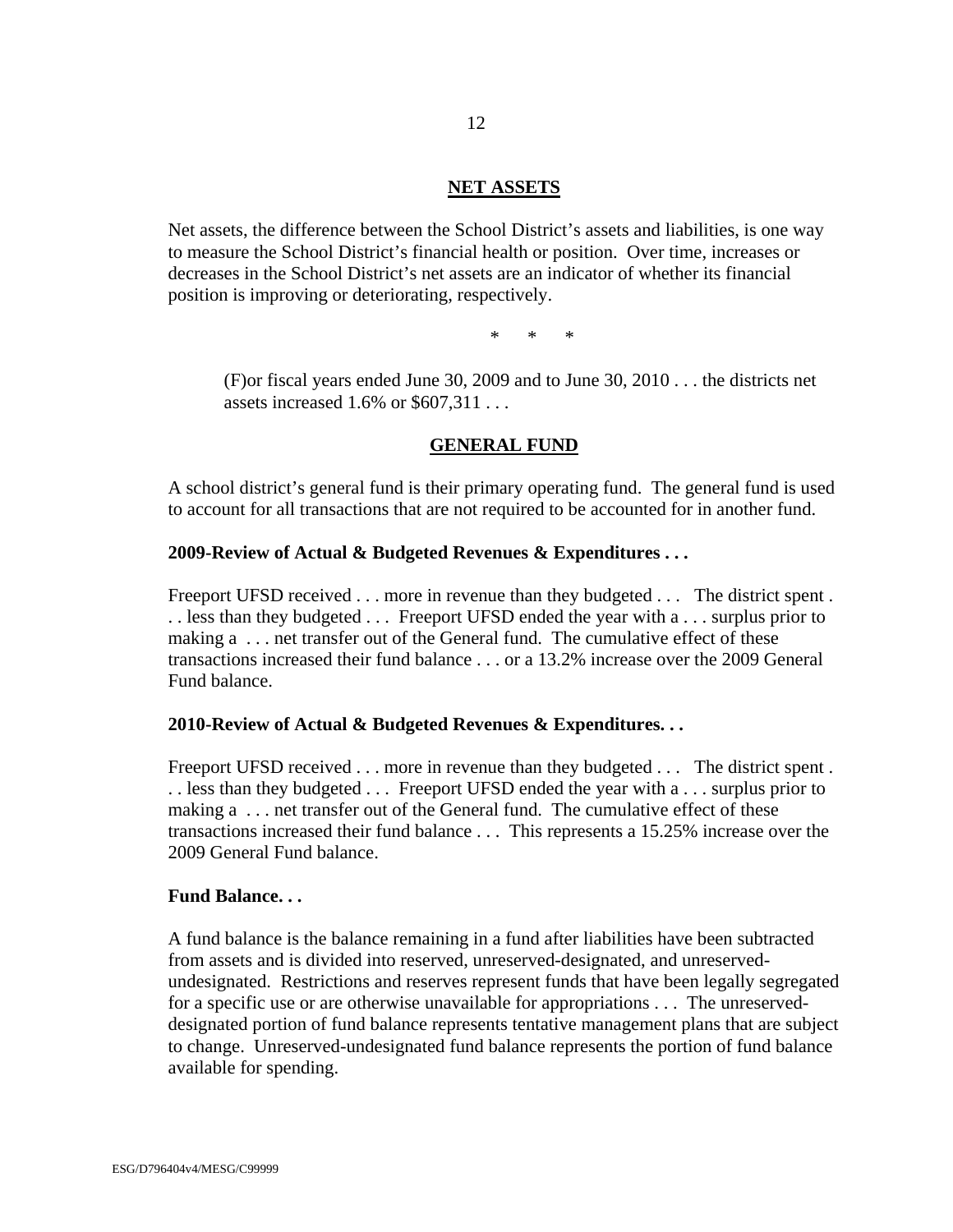\* \* \*

the fund balance for Freeport UFSD's general fund for fiscal years ended June 30, 2008, to June 30, 2010 . . . increased 30.5% . . . during this time period the district's unreserved-undesignated fund balance increased 137% . . .

13

NYS Real Property Tax Law §1318 restricts the unreserved-undesignated fund balance of the General Fund to an amount not greater than 4% of the School District's budget for the following school year. . . As of June 30, 2010 Freeport USFD's unreserved-undesignated fund balance . . . represented 8.7% . . . of Freeport's 2010-11 budget. This marks the second consecutive year the unreserved undesignated Fund Balance was in excess of the NYS Real Property Tax Law §1318 limit.

### **2011-12 FISCAL YEAR**

The 2011-12 budget includes . . . a 2.18% . . . increase over the 2011 budget. The budget calls for the elimination of seven positions and the addition of a special education teacher. The eliminations consist of one data processing staff, one clerical support staff, three K-6 grade teachers, and two 7-12 grade teachers.

### **FINANCIAL HIGHLIGHTS**

- The district's net assets increased  $1.6\%$  ... from June 30, 2009 to June 30, 2010.
- From 2009 to 2010, the district's General Fund revenue have increased by 1.92% while their expenditures have increased by 0.1%.
- The district's fund balance increased  $30.5\%$  . . . from June 30, 2008 to June 30, 2010.
- The District was 4.7% over their limit regarding the unreserved-undesignated fund balance for 2010.

. . . the Union . . . believes that each union proposal is fair, equitable, and reasonable and supported by the documentation necessary to obtain acceptance . . . Unlike the District's unsupported, scattergun approach which would require alterations of a mature collective bargaining agreement without demonstrated need or justification, the union has set forth supported goals that fit within the boundaries of reasonableness and reflect competitiveness when compared to that offered to other similarly situated public sector employees.

 Once again CSEA seeks to obtain on behalf of its Freeport UFSD Custodial workers a reasonable package that reflects a competitive level of compensation when compared to that which is offered to other similarly situated public section employees. Such settlement should take into account the benefit package given to other School District employees, local job rates paid to similar civil service employees and the impact of the rising cost of living on CSEA bargaining unit members. In short CSEA feels as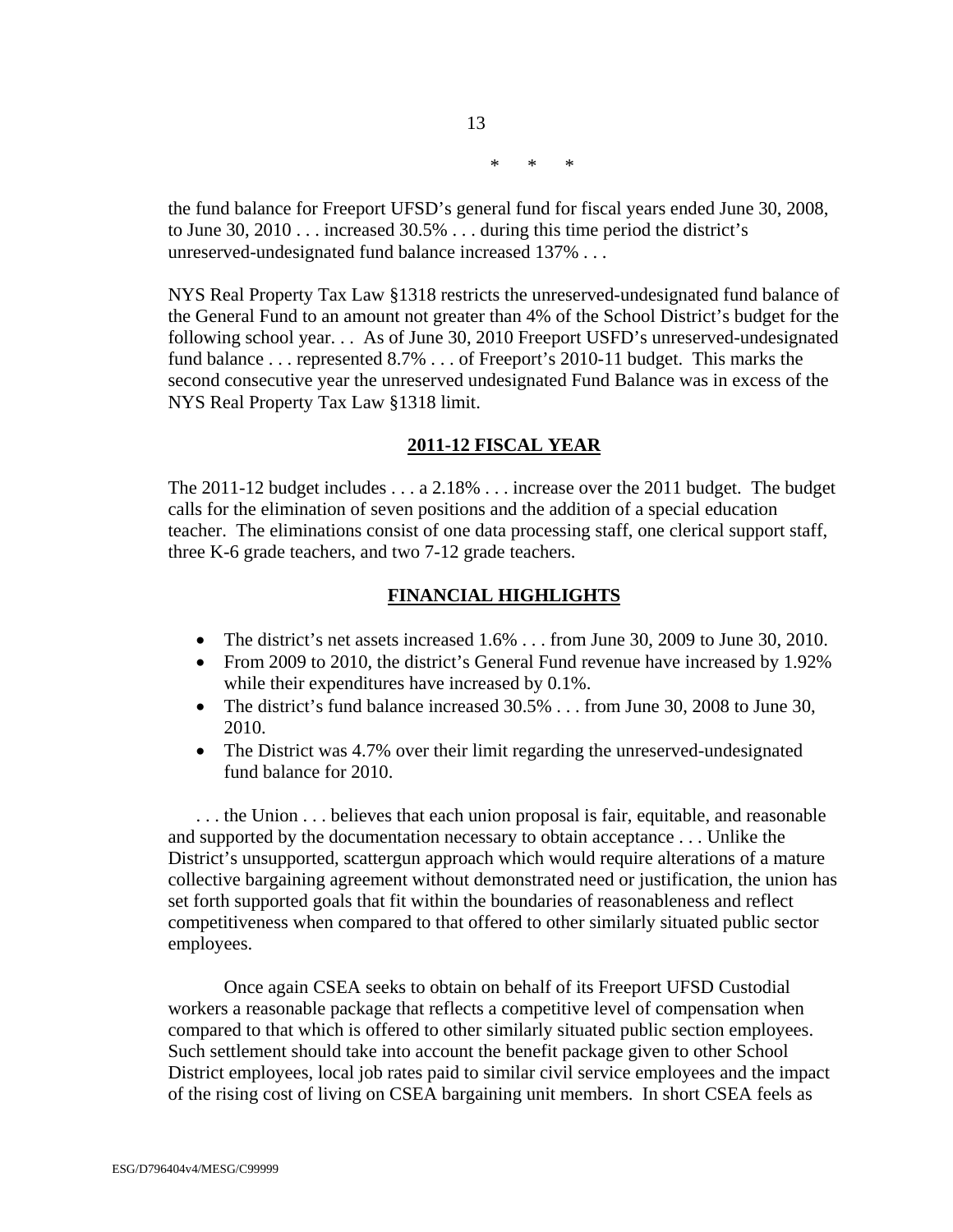though Freeport UFSD, a labor intensive employer, has been bargaining without concern for its most important commodity, its labor force.

#### **District Position**

 . . . the District's current wage proposal could be characterized as generous in the context of the current climate of economic distress that the District faces. The District, now in the third year of a lean budget following our country's financial collapse, has neither experienced, nor is likely to share in the benefits of economic recovery for the foreseeable future. This is a result of several different factors now converging.

I. New York State's Property Tax Cap: On June 30, 2011, Governor Andrew M. Cumo signed into law New York's first property tax cap levy legislation in Nassau County (citation omitted). Under this new legislation, beginning in the 2012-2013 school year, property tax increases will be capped at 2% or the rate of inflation, whichever is less. Local communities can override the cap if 60% of voters in the District approve such an increase; however, if the District formulates a budget requiring an increase that exceeds the 2% cap and such budget is rejected twice, the District must impose the same tax levy as the prior year which in effect forces the District to operate under a zero percent tax levy cap.

According to a report issued by New York State School Boards Association (NYSSBA) last month, projected expenditures for health insurance and pension costs for all school districts subject to the tax levy cap alone will exceed the maximum allowable property tax levy increase by approximately \$103 million dollars in the 2012-2013 school year...

The . . . table published in the NYSSBA December 2011 report, which was generated based on a NYSSBA study of 121 sample school districts, demonstrates that the 2% property tax levy cap will result in less revenue in low wealth districts, in comparison to the property and income wealthy districts.

 The combined wealth ratio (CWR) is a measure of a school district's fiscal capacity based on the income of school district residents and the value of property located in the school district. The average school district in New York has a CWR of 1.0; ratios of less than 1.0 are below the statewide average. Freeport Union Free School District's CWR for the 2010-2011 school year was 0.688, well below the statewide average and the third lowest of all Nassau County school districts (citation omitted). Based on the above cited study, the impact of the property tax on the Freeport Union School District will be more severe than on almost all other school districts located in Nassau County.

 As the District prepares its budget for the 2012-2013 school year, its first ever under the new property tax levy cap, the District is focused on implementing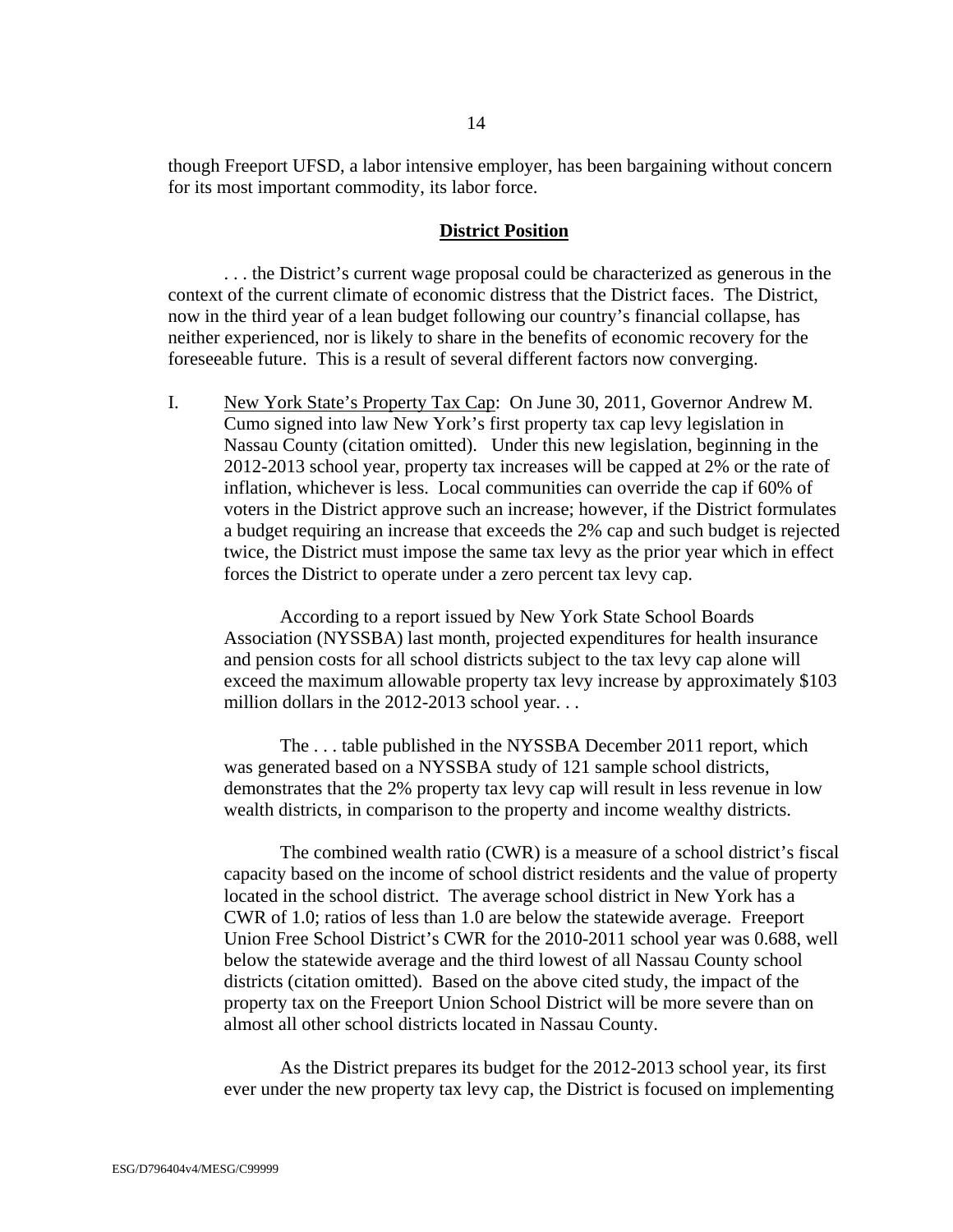measures to significantly reduce costs in order to avoid the destruction of program.

I. New York State Support for Education: The State financial crisis has resulted in three straight years of cuts in state aid, the District's largest source of revenue outside of the tax levy. As a low-wealth, high-needs school district, the Freeport Union Free School District is very dependent on state aid. For the 2009-10, 2010-2011 and 2011-2012 school years, the District lost approximately 3.4 million dollars in state aid per school year, the highest loss of state aid in Nassau County. While federal funding in part supplemented the state aid cuts of 2011-12, this federal funding source will no longer be available to the State after the 2011-2012 school year.

During the 2010-2011 school year, the District cut 20 staffing positions and was forced to implement other cuts which amounted to 2.8 million dollars in reductions. Going into the 2011-12 school year, the District reduced 26 positions, including 3 administrative positions, 14 teaching positions, 8 teaching assistants and 1 office staff.

- II. Impact of the Recession on the Community: According to the most recent unemployment statistics released by the New York State Department of Labor for the Long Island Region, the unemployment rate in Freeport community as of November 2011 was 8.1%, approximately 1.7% higher than the unemployment rate for Nassau County (citation omitted). In an effort to ease the local tax burden, the District has been focused on minimizing the financial burden on its taxpayers while maintaining the quality of the District's educational program.
- III. Employee Benefits: Shortsighted planning by the N.Y.S. Employees' Retirement System prior to the national fiscal crisis first resulted in the effective end to contributions to the state retirement systems, and then market declines in high risk investments eliminated billions of dollars in reserves. The net result was over a 30% increase in District contribution to the Employees' Retirement System for the ensuing year. This increased rate of contribution was on top of already horrific increases driving the contribution rate from under 1% in 2005-2006 to over 13% for the next year. (The foregoing rates are applied to base wages. In other words, a unit member paid \$50,000 per annum requires the District to pay over \$6,500 per year in retiree contributions to the N.Y.S. Employees' Retirement System. A few years ago, that contribution was under \$1,000 per year.)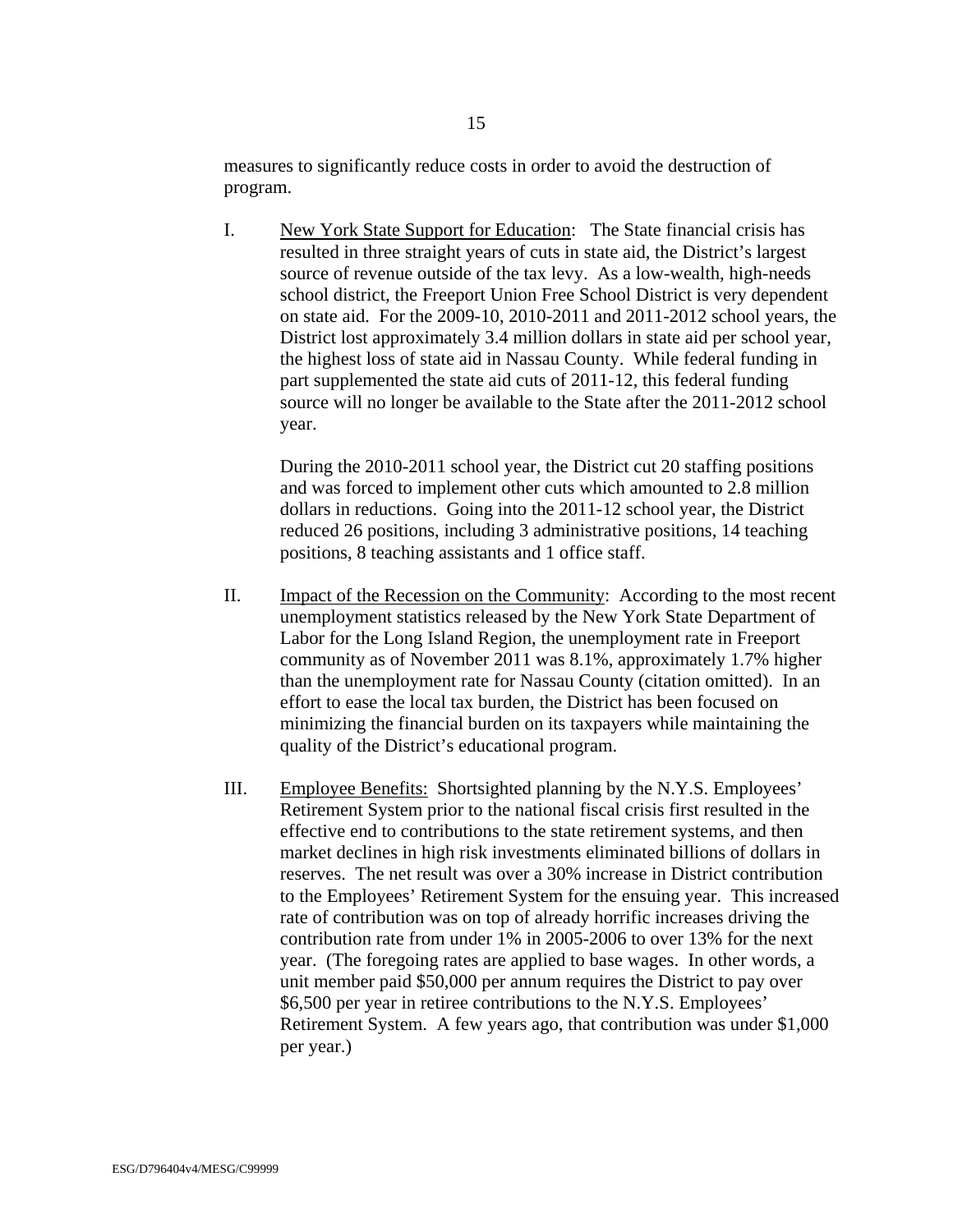IV. Nassau County Financial Issues: In view of Nassau County's serious budgetary issues, earlier this year, the County voted to pass along the cost of tax certiorari settlements to school districts and to begin to bill schools for sewer fees . . . (O)n January 4, 2012, the Supreme Court in Nassau County upheld the County legislation eliminating the County's responsibility to reimburse school districts for tax certiorari judgments. The impact of transferring this cost to school districts will be on average an additional cost of nearly 1 million dollars per Nassau County district (citation omitted).

Not surprisingly, the confluence of these issues will result in the most difficult financial climate for schools in decades. Unlike prior difficult periods, the financial stress will persist for years to come.

Despite this ominous financial outlook and the various opportunities for additional streams of income already in the Union's contract, including but not limited to the existing contractual longevity, attendance incentives and promotion awards, the Union continues to demand increased longevity payments, and increased eligibility for this benefit. The District's salary proposal set forth above, with the maintenance of existing longevity levels, is far more plausible, and is frankly generous, given the current financial climate.

The financial analysis provided herein supports the conclusion that the District is offering the Union salary increases that are fair and equitable. Given the District's current and future fiscal constraints, the District is not in a position to agree to the Union's longevity proposal. It would be fiscally irresponsible to do so at this point in time.

In large measure, the . . . proposals advanced by the Union in negotiations demand increases to fringe benefits, allowances and other compensatory items contained in the parties' labor agreement, which the District simply cannot afford in view of the financial circumstances now in existence.

### **DISCUSSION, FINDINGS AND RECOMMENDATIONS**

### A. Length of New Agreement

The Parties have proposed a four year Collective Bargaining Agreement ("New

Agreement"), from July 1, 2010 through June 30, 2014. This will give them the

opportunity of having a reasonable degree of labor peace with terms and conditions of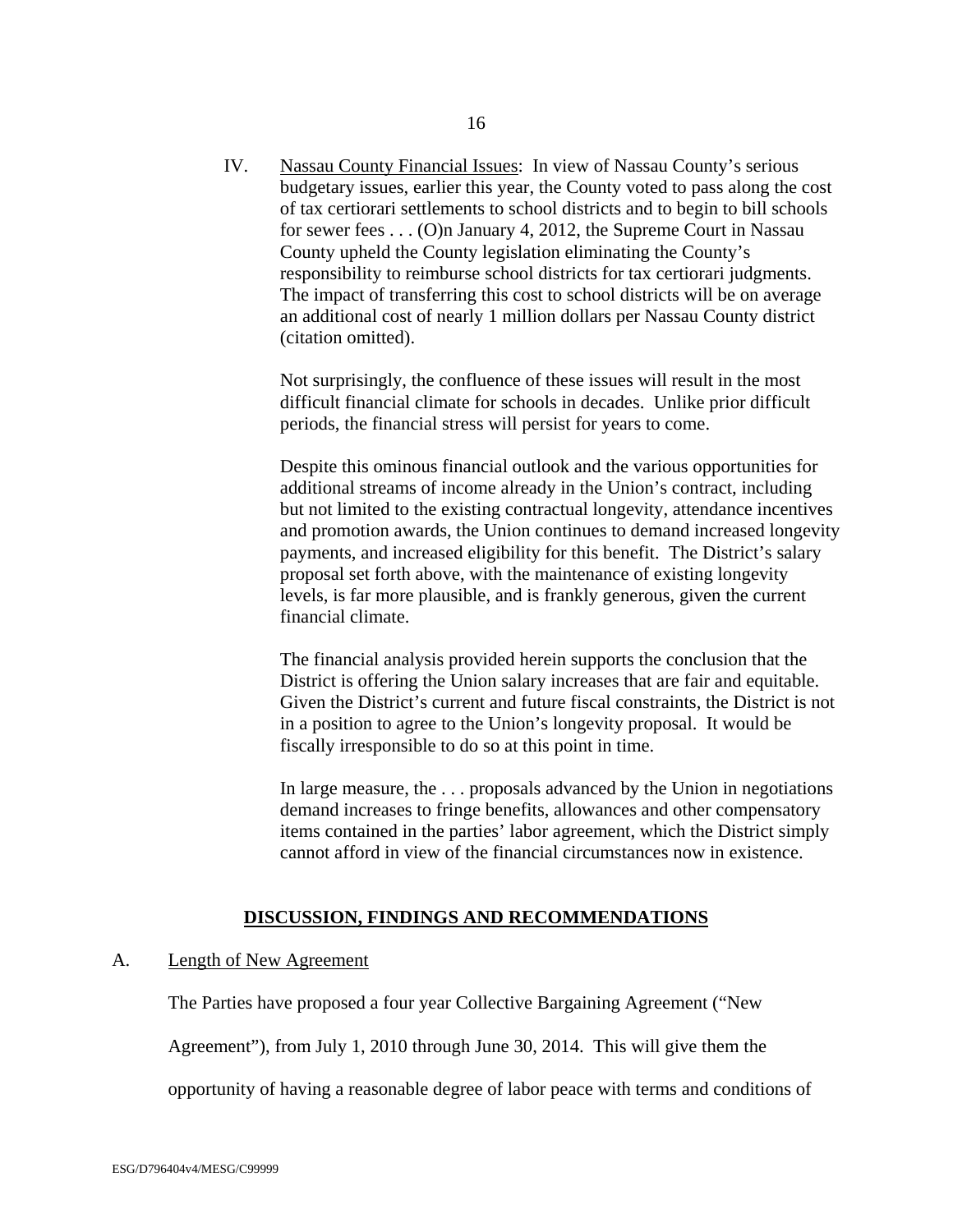employment not too far into the future as to disadvantage either party if economic conditions substantially change.

### B. Monetary Impact

 There are financial effects of all parts of the New Agreement. Each component has costs and benefits. They are interrelated and should be considered together. All of the unresolved issues affect net pay of members.

 Employees have a right to expect modest improvements and have recognized it is reasonable for them to contribute to their costs.

 The need of the Union and its members, as well as the obligations of the District, in the context of the general state of the economy and the burdens of the taxpayers must be taken into account.

Living costs have been rising and disposable income has been falling.

An attempt must be made to balance the results.

 To ameliorate this financial squeeze employees look to their employers for relief. The District recognized that a salary raise was a responsible action. Its implementation over the four year term is reasonable.

 The parties positions on the issues have been put into this Report to assist a reader in understanding the components and pressures on employees and on taxpayers when the District attempts to reach an acceptable balance with its employees, and more specifically here, its Custodial Unit.

 As referenced above (page 1) the submissions to me were due on January 6, 2012. The District referenced the County's vote "to pass along the cost of tax certiorari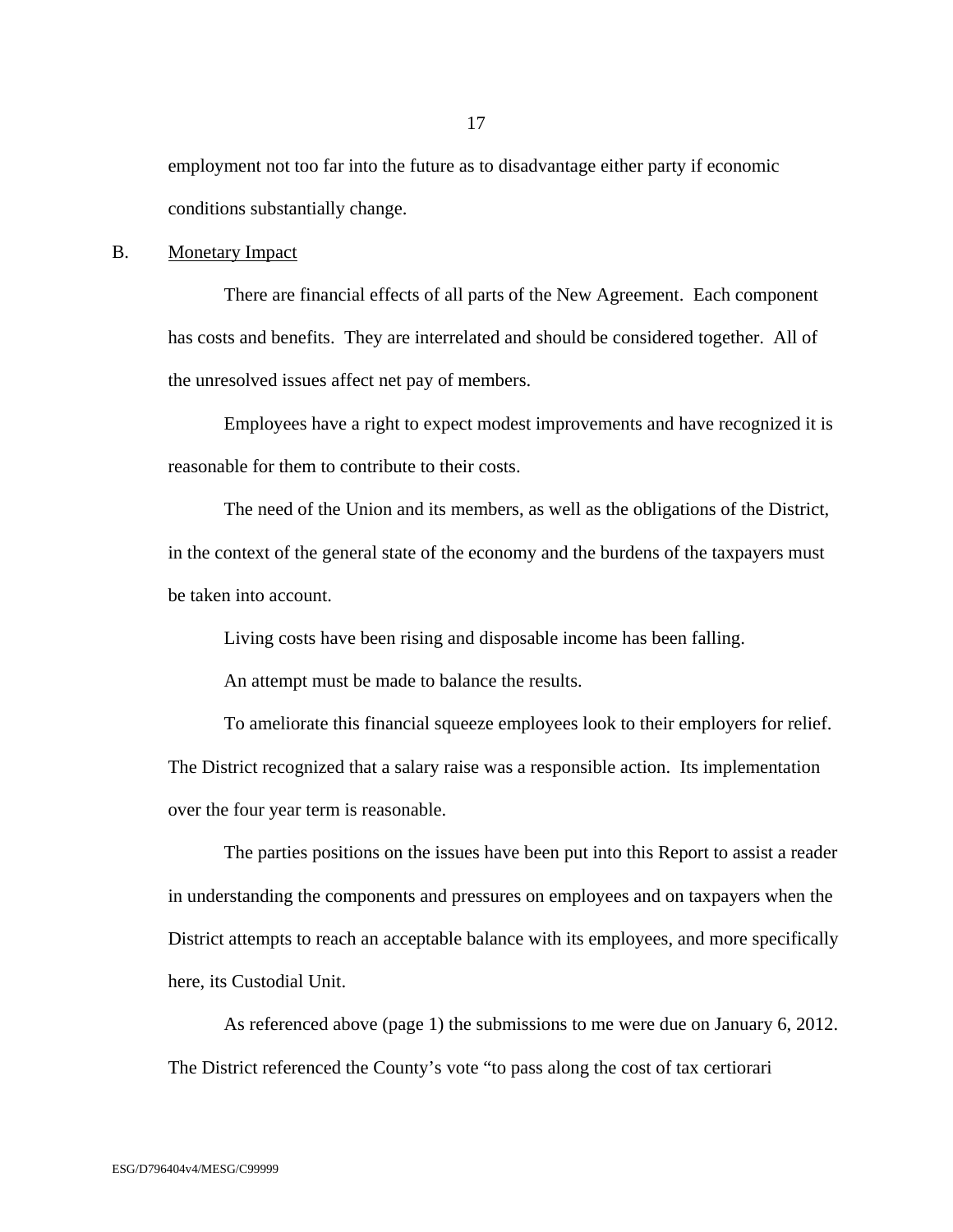settlements to school districts . . ." (page 16, above, IV. Nassau County Financial Issues) and a January 4, 2012 Court decision ("Decision"). Reference to them (the Common Sense Act of 2010, and Judge Adam's decision) were in a copy of a Newsday article of January 5, 2012 submitted to me.

 The January 4, 2012 Decision [Baldwin, et al. v. County of Nassau] upheld the Act [Local Law No. 18-2010]. If the Decision is not modified there can be increased costs incurred by the District herein (and others) in becoming actively involved in the tax certiorari proceedings and refunding money. The increased costs will depend on the accuracy of the assessments, which are beyond the District's control, and the steps the District takes to protect its interests and its taxpayer's interests. Such costs will become apparent during the terms of the New Agreement, and perhaps as early as the 2012-13 year.

 Total School Aid now, (2011-12), \$19,506.74 (in millions) is less than 2007-08 (\$19,649.65). In 2012-13 it will rise 2.84% to \$20,061.71. [NYS Division of the Budget, Description of School Aid Programs, Annual Publication, Table 11-A].

 On January 19, 2012 Newsday reported that on January 17, 2012 State Aid "figures" . . . "from the governor's budget office and state Education Department", reflected that Freeport "Proposed change for 2012-13" be \$851,701, representing "1.75%" as "change from 2011-12" total budget of \$149,477,547 and the "change" would represent 0.57% of the 2011-12 budget.

 On January 20, 2012 a Newsday article had a headline "Area's year-to-year prices up 2.7% in Dec." The article stated: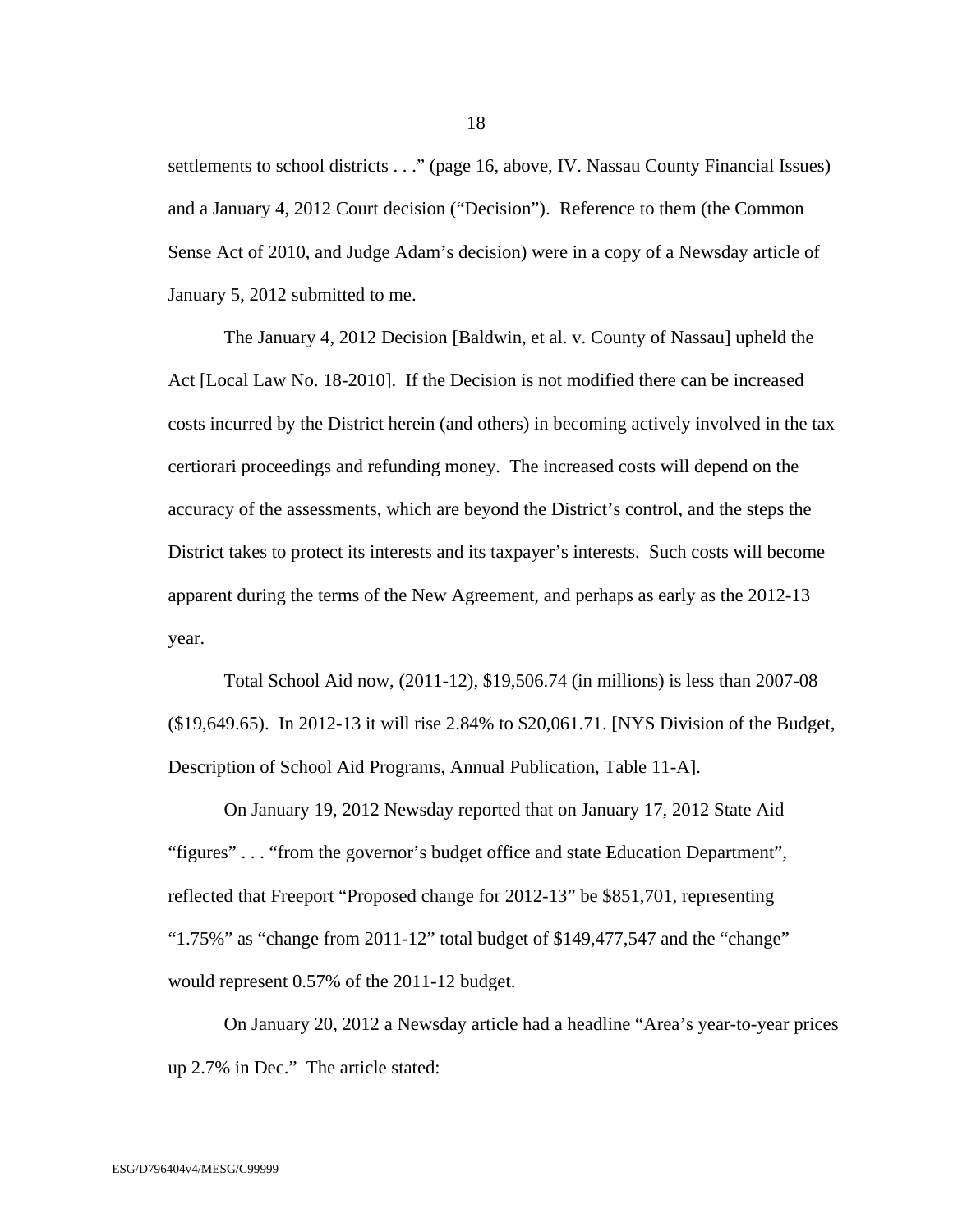Prices in the metropolitan area last month had their smallest yearover-year increase since the spring, with the cost of gasoline, groceries and health care rising the most.

The federal Bureau of Labor Statistics reported Thursday its consumer price index rose 2.7 percent in December compared with 2010 in the 31-county region that includes Long Island. The yearover-year gain was the smallest since April's 2.5 percent rise.

The index climbed 3.0 percent in November, year over year.

Month over month, prices fell 0.4 percent in December compared with November. That was the third consecutive monthly drop in 2011.

Moderating gasoline prices helped to offset higher prices for bread, eggs, lettuce, fresh fruits and other food, said Denis M. McSweeney, acting regional commissioner for the federal Department of Labor, which oversees the statistics bureau.

Grocery prices, year over year, were up 5.5 percent in December.

Pump prices fell 3.2 percent last month from November, continuing a string of monthly declines not seen since 2001-02. However, gasoline cost 9.9 percent more in December than a year earlier.

\* \* \*

Excluding food and energy, the price index rose 2.4 percent in the past year. The biggest increase was for medical care, 4 percent.

Nationally, the annual inflation rate was 3 percent in December. Ryan Wang, an economist for HSBC Securities USA, predicted year-over-year increases in the national price index would "fall below 2 percent" by April.

### C. Issues

I have given due consideration to the foregoing, and the Issues are herein

determined with the following Findings and Recommendations: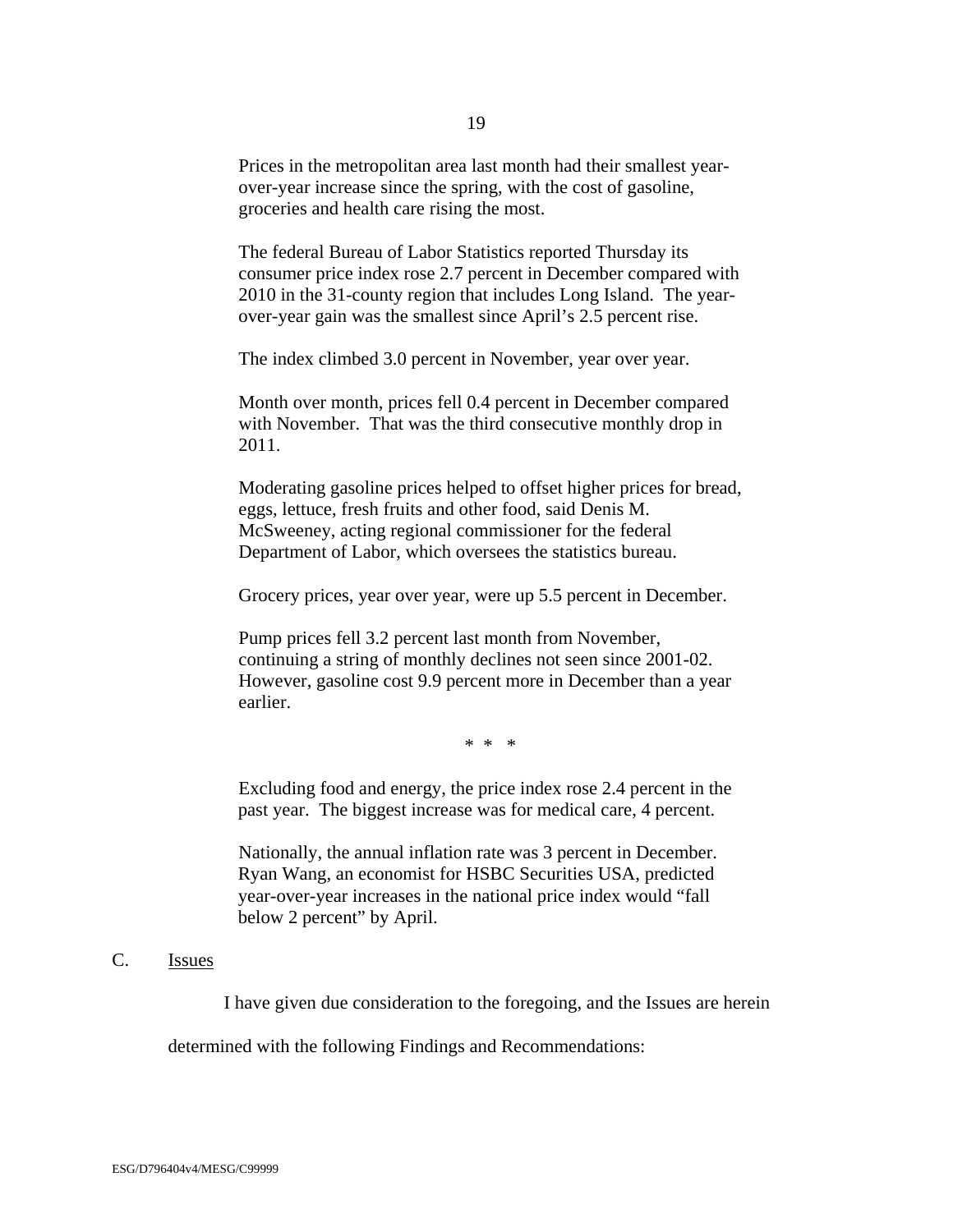1. Salary

| Year<br>$2010 - 2011$ | Salary Percentage Increase, with Full Increment<br>Two (2%) percent retroactive to July 1, 2010. |
|-----------------------|--------------------------------------------------------------------------------------------------|
| $2011 - 2012$         | One (1%) percent retroactive to July 1, 2011.                                                    |
| $2012 - 2013$         | One and one-half $(1 \frac{1}{2}\%)$ percent effective July<br>1, 2012.                          |
| $2013 - 2014$         | One and one-half $(1 \frac{1}{2}\%)$ percent effective July<br>1, 2013.                          |

# 2. Longevity Payments

No change.

## 3. Health Insurance Contribution by Employee

Contributions toward cost of family and individual coverage by the Employee

shall increase as follows:

| <b>Effective Date</b> | <b>Increased Percentage</b> |
|-----------------------|-----------------------------|
| June 30, 2013         | Nineteen (19%) Percent      |
| June 30, 2014         | Twenty (20%) Percent        |

4. Car Allowance

No change.

5. Optical (Vision)

No Change.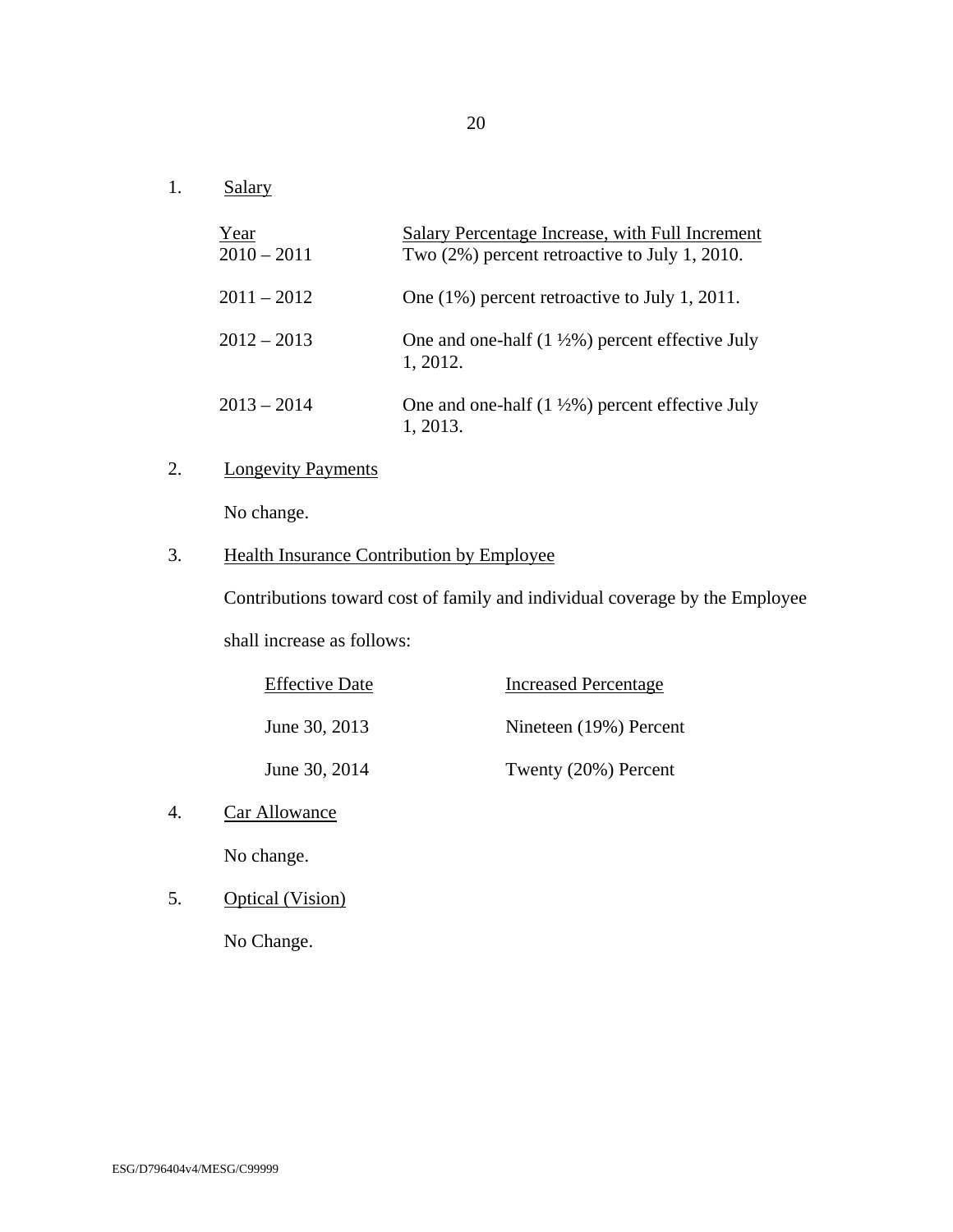### 6. Uniforms

I recommend:

- A. The Union agree to the proposal of the District that there be a creation of a joint committee to consider the proposals of the Union, or
- B. The Union proposals be referred to the Labor Management Committee established under Section 6.15 of the C.B.A.
- 7. Notification of Vacation

I recommend:

- A. The Union agree to the District's proposal to modify Section 6.2 of the C.B.A, or
- B. The District's proposal he referred to the Labor Management Committee established under Section 6.15 of the C.B.A.
- 8. Payment for Waiver of Health Insurance Coverage Proposal by District I recommend the Union agree to the District proposal.

#### **CONCLUSION:**

 This report is limited to the issues referenced herein. The individual recommendations are not made in isolation but as a package. They include a balancing of the needs of the parties, as expressed by their respective proposals and responses, with consideration for taxpayers and the practical realities of current public sector labor relations.